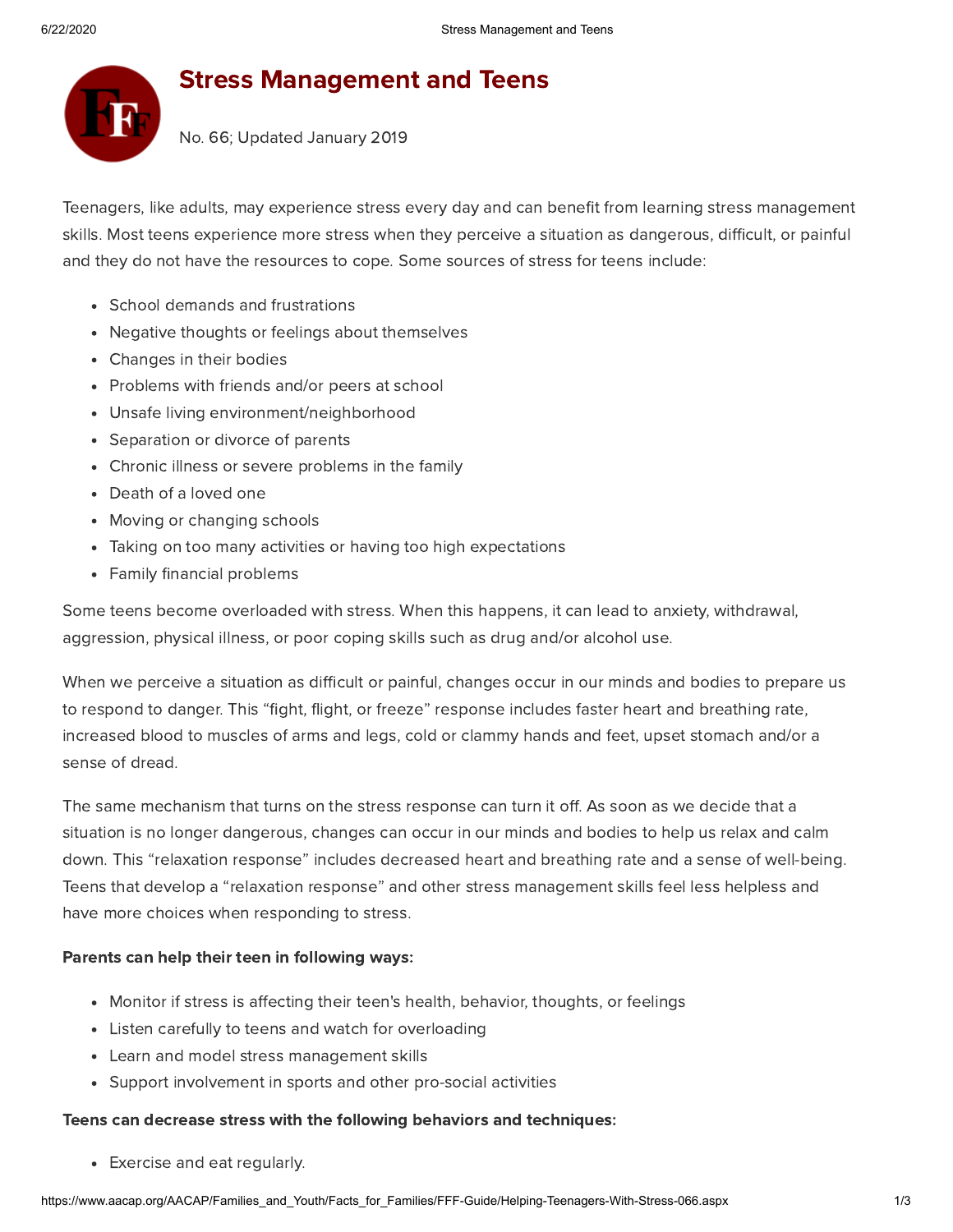- Get enough sleep and have a good sleep routine.
- Avoid excess caffeine which can increase feelings of anxiety and agitation.
- Avoid illegal drugs, alcohol, and tobacco.
- Learn relaxation exercises (abdominal breathing and muscle relaxation techniques).
- Develop assertiveness training skills. For example, state feelings in polite, firm, and not overly aggressive or passive ways: ("I feel angry when you yell at me." "Please stop yelling.")
- Rehearse and practice situations which cause stress. One example is taking a speech class if talking in front of a class makes you anxious.
- Learn practical coping skills. For example, break a large task into smaller, more attainable tasks.
- Decrease negative self-talk: challenge negative thoughts with alternative, neutral, or positive thoughts. "My life will never get better" can be transformed into "I may feel hopeless now, but my life will probably get better if I work at it and get some help."
- Learn to feel good about doing a competent or "good enough" job rather than demanding perfection from yourself and others.
- Take a break from stressful situations. Activities like listening to music, talking to a friend, drawing, writing, or spending time with a pet can reduce stress.
- Build a network of friends who help you cope in a positive way.

By using these and other techniques, teenagers can begin to manage stress. If a teen talks about or shows signs of being overly stressed, a consultation with a child and adolescent psychiatrist or other qualified mental health professional may be helpful.

## Return to Table of [Contents](https://www.aacap.org/AACAP/Families_and_Youth/Facts_for_Families/FFF-Guide/FFF-Guide-Home.aspx)

If you find Facts for Families© helpful and would like to make good mental health a reality, consider donating to the Campaign for [America's](https://www.aacap.org/AACAP/Support_AACAP/Campaign_for_Americas_Kids/Home.aspx) Kids. Your support will help us continue to produce and distribute Facts for Families, as well as other vital mental health information, free of charge.

You may also mail in your contribution. Please make checks payable to the AACAP and send to Campaign for America's Kids, P.O. Box 96106, Washington, DC 20090.

The American Academy of Child and Adolescent Psychiatry (AACAP) represents over 9,400 child and adolescent psychiatrists who are physicians with at least five years of additional training beyond medical school in general (adult) and child and adolescent psychiatry.

Facts for Families© information sheets are developed, owned and distributed by AACAP. Hard copies of Facts sheets may be reproduced for personal or educational use without written permission, but cannot be included in material presented for sale or profit. All Facts can be viewed and printed from the AACAP website [\(www.aacap.org\)](http://www.aacap.org/). Facts sheets may not be reproduced, duplicated or posted on any other website without written consent from AACAP. Organizations are permitted to create links to AACAP's website and specific Facts sheets. For all questions please contact the AACAP Communications Manager, ext. 154.